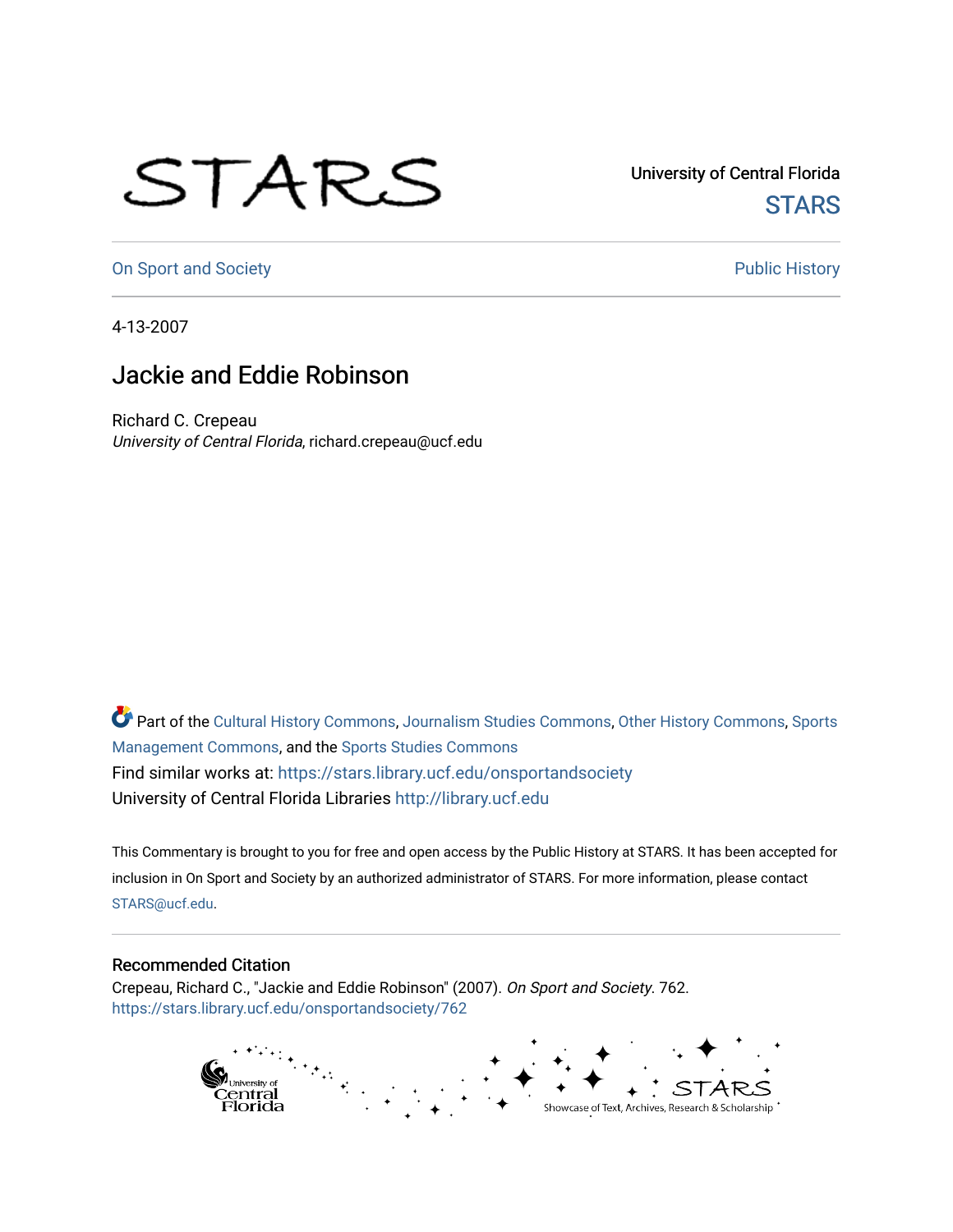## SPORT AND SOCIETY FOR H-ARETE Jackie and Eddie Robinson APRIL 13, 2007

This weekend marks the Sixtieth Anniversary of Jackie Robinson's first appearance in major league baseball. It comes at the end of a week in which another Robinson is being mourned across the nation. The tale of the two Robinsons, Jackie and Eddie, is a tale of courage and struggle and the story of how race shapes lives and society in America. It is also a story of gain and loss across the two Americas.

The Jackie Robinson story is now heavily shrouded in nostalgia and the feel-good congratulations of "how far we have come" history. Indeed the changes that have taken place over sixty years are substantial and significant, even if all are not positive.

Jackie Robinson's significance and the magnitude of his struggle cannot be overstated. In a country that had just fought a major war in which the racial theories of Adolph Hitler were a central issue, the continuation of racial segregation was clearly a national contradiction. A public attack on segregation in a major American institution such as baseball was an extremely important public act. It gave notice that on matters of race in America major changes were in the wind.

As a practical matter this event had important consequences for both Black and White America. In the Black community Jackie Robinson's quest represented the potential expansion of opportunity. It was followed by old and young, baseball fans or not, with great intensity. For many young boys it energized the dream of playing in the major leagues, while for others beyond the playing fields, Robinson's appearance was a sign of hope that the days of segregation and discrimination were coming to an end.

For White America the impact of Jackie Robinson was profound. Not so much in its immediate consequences, where both the best and worst traits of the society could be seen, but over the longer span of time. For young whites of impressionable age the coming of Robinson and other African American players to baseball brought into question the racial myths of their society. Questions were raised about accepted truths for the first time, but clearly not the last. When a Black man became a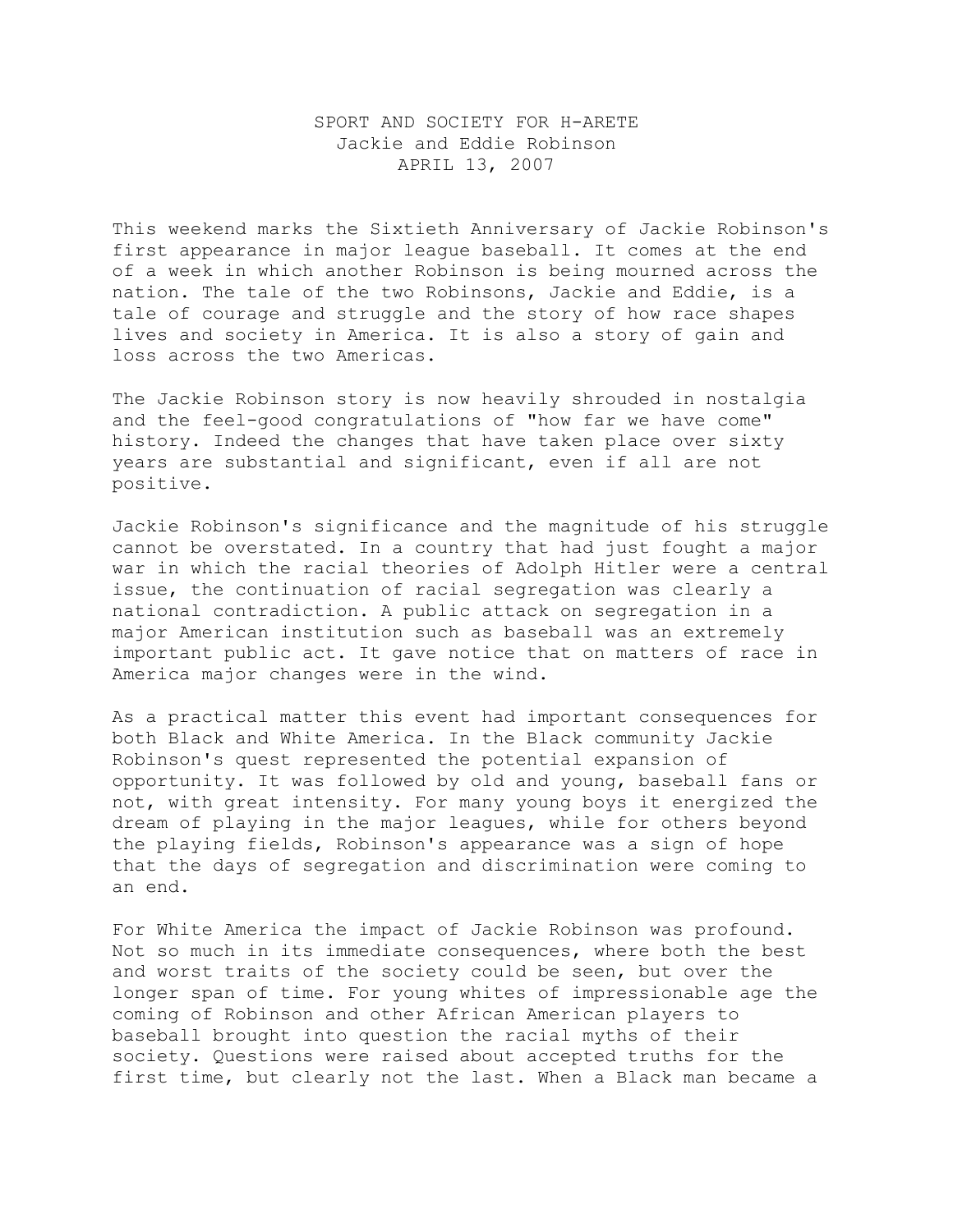hero for a white child, the days of segregation and racial myth were clearly numbered.

At the same time, Robinson's ordeal was a national disgrace. His treatment in spring training and during the season, in Southern towns and cities, as well as northern towns and cities across the geography of baseball was often harsh to the extreme. His harassment by opposing players, the initial coldness of some of his teammates and the segregation he continued to face was shameful. The racial taunts of fans and players, and the hostility of some sportswriters, produced a rage that he was not allowed to express and that ate at him from within.

At about the same time another Robinson, Eddie, was in the early stages of his coaching career. The man who became one of most successful coaches in intercollegiate football history was toiling out of the sight of the white world. In a land where the football coach had become a major national figure, Eddie Robinson went quietly about his business. He coached football, was his own grounds-keeper, and was the teacher of young men at Grambling University.

Eddie Robinson ultimately took Grambling to national prominence in the white world, long after he had established his national reputation in the black community. Generation after generation of young men found in Eddie Robinson the teacher they were looking for, and the inspiration they needed, as they prepared themselves to enter the hostile white world. This was not just about football and the more than 200 of his players who had careers in the National Football League, it was about the thousands of others who had careers in the professions, became family men, and raised the next generation of Grambling graduates and leaders of the African American community.

Eddie Robinson was buried a few days ago and the tributes to his greatness could be heard across the land from all Americans, white and black. Tributes came from those who had learned directly from Robinson on the gridiron and from those who learned from him at a distance. These tributes to Eddie Robinson were very much like those to Jackie Robinson, and for many of the same reasons.

Both men approached their lives with dignity and class. Both men served as role models to several generations of Americans. And both men suffered under the rules of a racist society that proclaimed its beliefs in democracy and equal opportunity from